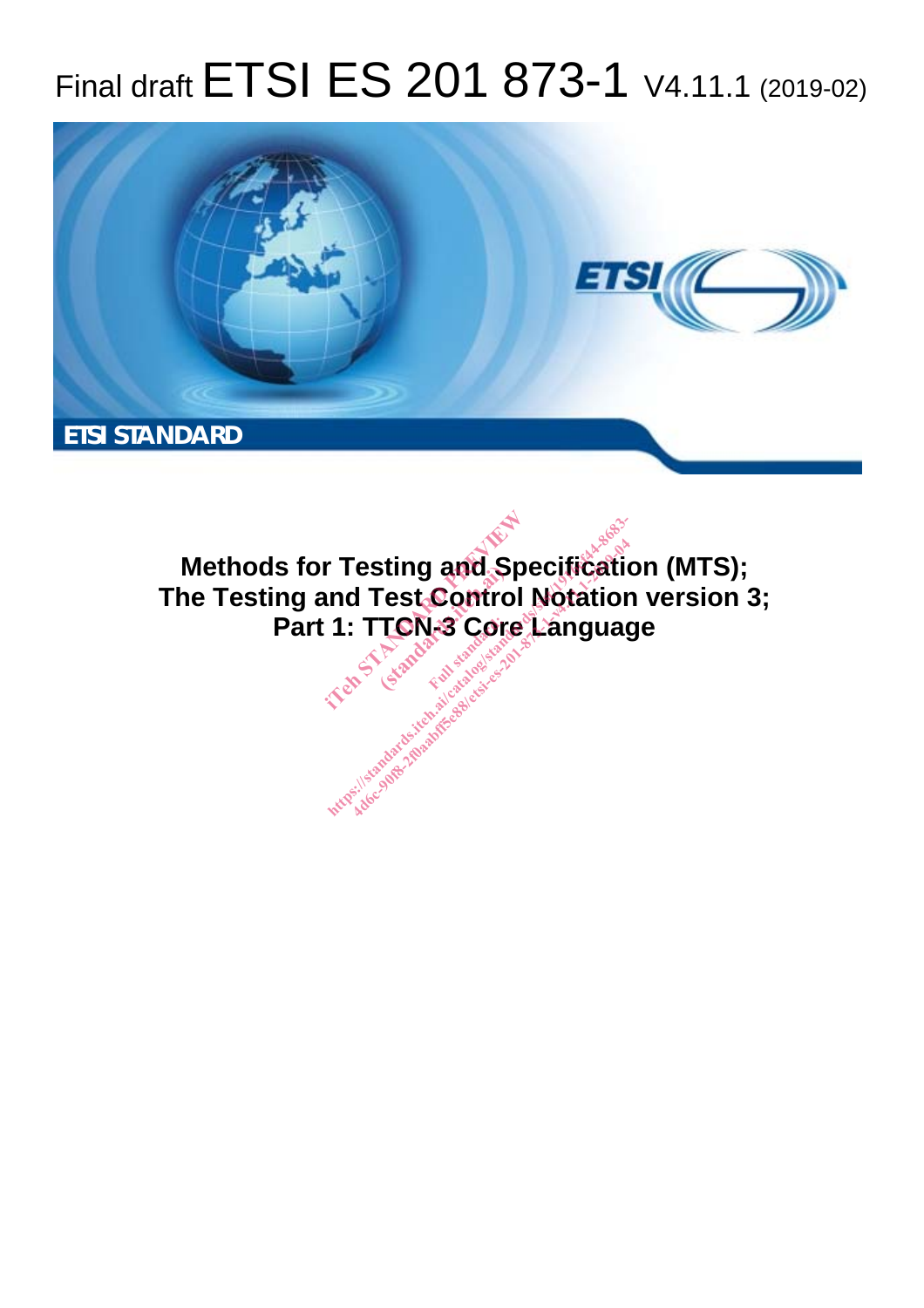Reference RES/MTS-201873-1v4.11.1\_Core

Keywords language, methodology, testing, TTCN-3

#### *ETSI*



The present document can be downloaded from: http://www.etsi.org/standards-search

The present document may be made available in electronic versions and/or in print. The content of any electronic and/or print versions of the present document shall not be modified without the prior written authorization of ETSI. In case of any existing or perceived difference in contents between such versions and/or in print, the prevailing version of an ETSI deliverable is the one made publicly available in PDF format at www.etsi.org/deliver.

Users of the present document should be aware that the document may be subject to revision or change of status. Information on the current status of this and other ETSI documents is available at https://portal.etsi.org/TB/ETSIDeliverableStatus.aspx

If you find errors in the present document, please send your comment to one of the following services: https://portal.etsi.org/People/CommiteeSupportStaff.aspx

*Copyright Notification* 

No part may be reproduced or utilized in any form or by any means, electronic or mechanical, including photocopying and microfilm except as authorized by written permission of ETSI. The content of the PDF version shall not be modified without the written authorization of ETSI. The copyright and the foregoing restriction extend to reproduction in all media.

> © ETSI 2019. All rights reserved.

**DECT**TM, **PLUGTESTS**TM, **UMTS**TM and the ETSI logo are trademarks of ETSI registered for the benefit of its Members. **3GPP**TM and **LTE**TM are trademarks of ETSI registered for the benefit of its Members and of the 3GPP Organizational Partners. **oneM2M™** logo is a trademark of ETSI registered for the benefit of its Members and of the oneM2M Partners. **GSM**® and the GSM logo are trademarks registered and owned by the GSM Association.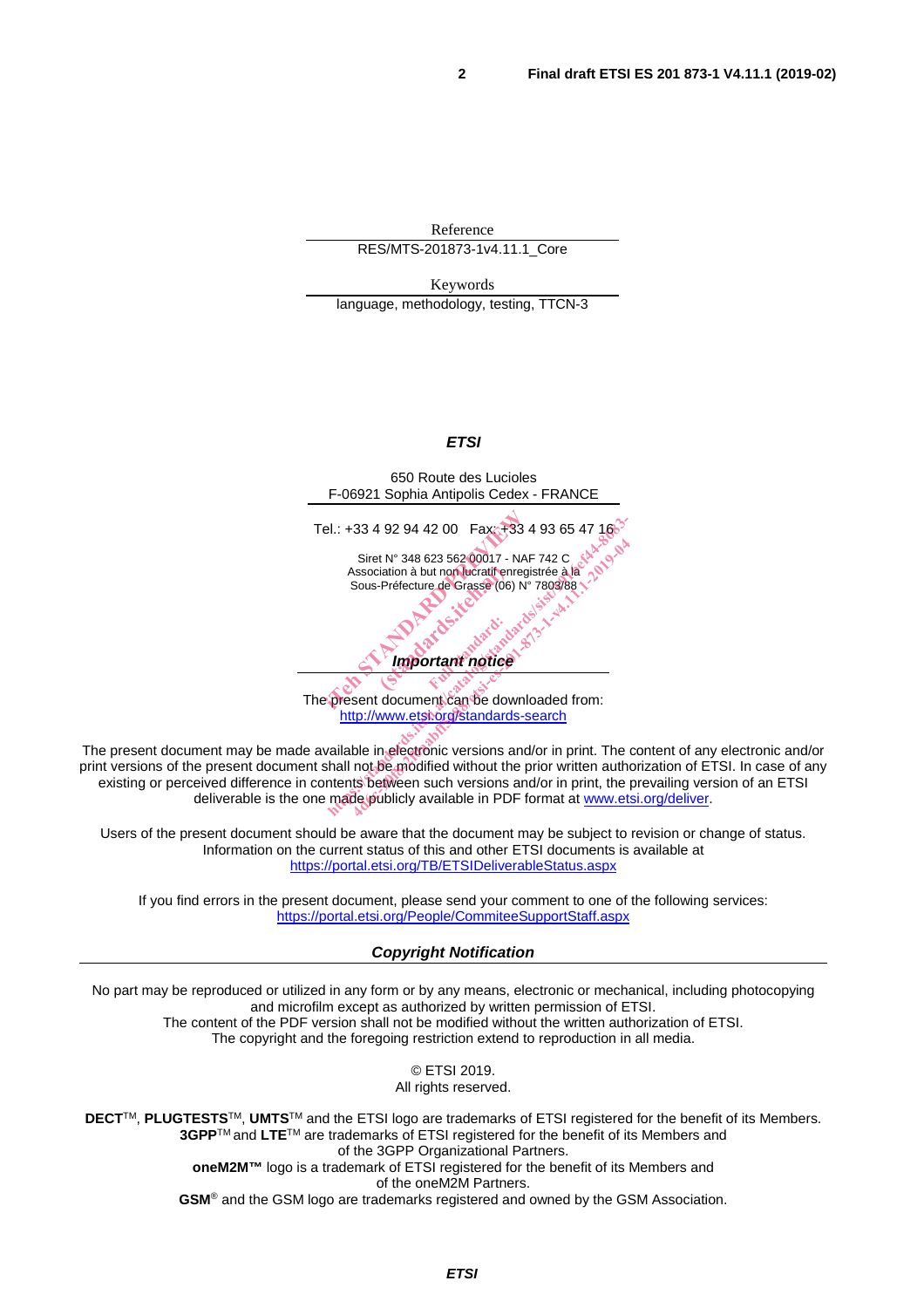# Contents

| 1                                          |                                                                                                                                                                                                                                |  |  |
|--------------------------------------------|--------------------------------------------------------------------------------------------------------------------------------------------------------------------------------------------------------------------------------|--|--|
| 2<br>2.1<br>2.2                            |                                                                                                                                                                                                                                |  |  |
| 3<br>3.1<br>3.2<br>3.3                     |                                                                                                                                                                                                                                |  |  |
| $\overline{4}$<br>4.0<br>4.1<br>4.2<br>4.3 |                                                                                                                                                                                                                                |  |  |
| 5<br>5.0<br>5.1<br>5.2                     |                                                                                                                                                                                                                                |  |  |
| 5.2.0<br>5.2.1<br>5.2.2<br>5.3             |                                                                                                                                                                                                                                |  |  |
| 5.4<br>5.4.0<br>5.4.1<br>5.4.1.0           |                                                                                                                                                                                                                                |  |  |
| 5.4.1.1<br>5.4.1.2<br>5.4.2                | Formal parameters of kind value with the continuum contract and value of kind value of the contract of kind value of the contract of the state of the state of the state of the state of the state of the state of the state o |  |  |
| 5.5<br>6                                   |                                                                                                                                                                                                                                |  |  |
| 6.0<br>6.1<br>6.1.0<br>6.1.1               |                                                                                                                                                                                                                                |  |  |
| 6.1.1.0<br>6.1.1.1<br>6.1.2<br>6.1.2.0     |                                                                                                                                                                                                                                |  |  |
| 6.1.2.1<br>6.1.2.2<br>6.1.2.3              |                                                                                                                                                                                                                                |  |  |
| 6.1.2.4<br>6.1.2.5<br>6.1.2.6<br>6.1.2.6.1 |                                                                                                                                                                                                                                |  |  |
| 6.1.2.6.2<br>6.2<br>6.2.0                  |                                                                                                                                                                                                                                |  |  |
| 6.2.1<br>6.2.1.0                           |                                                                                                                                                                                                                                |  |  |

 $\mathbf{3}$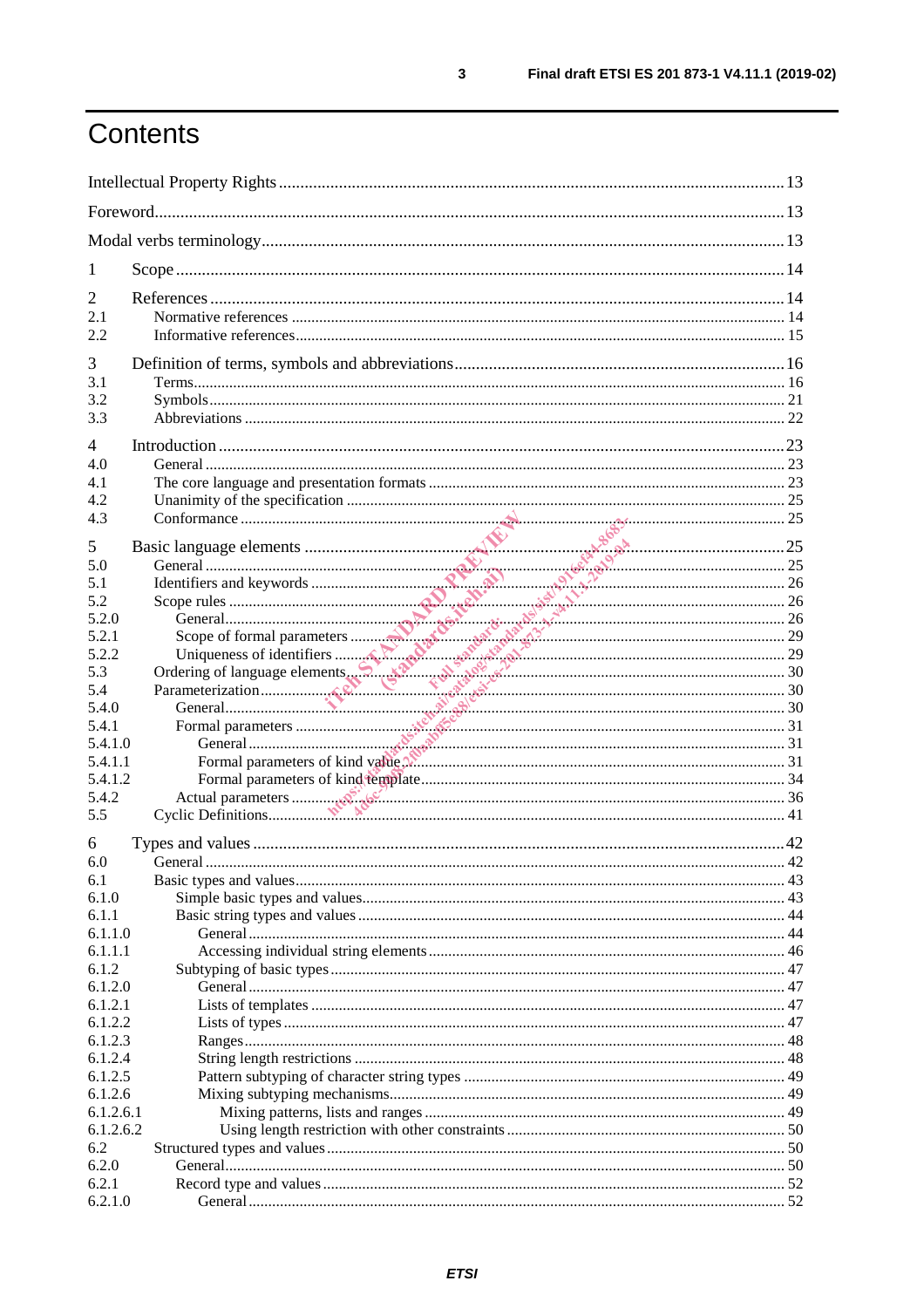| 6.2.1.1  |                                                                                  |    |
|----------|----------------------------------------------------------------------------------|----|
| 6.2.1.2  |                                                                                  |    |
| 6.2.1.3  |                                                                                  |    |
| 6.2.2    |                                                                                  |    |
| 6.2.2.0  |                                                                                  |    |
| 6.2.2.1  |                                                                                  |    |
| 6.2.2.2  |                                                                                  |    |
| 6.2.2.3  |                                                                                  |    |
| 6.2.3    |                                                                                  |    |
| 6.2.3.0  |                                                                                  |    |
| 6.2.3.1  |                                                                                  |    |
| 6.2.3.2  |                                                                                  |    |
| 6.2.4    |                                                                                  |    |
| 6.2.5    |                                                                                  |    |
| 6.2.5.0  |                                                                                  |    |
| 6.2.5.1  |                                                                                  |    |
| 6.2.5.2  |                                                                                  |    |
| 6.2.5.3  |                                                                                  |    |
| 6.2.6    |                                                                                  |    |
| 6.2.7    |                                                                                  |    |
| 6.2.8    |                                                                                  |    |
| 6.2.9    |                                                                                  |    |
| 6.2.10   |                                                                                  |    |
| 6.2.10.1 |                                                                                  |    |
| 6.2.10.2 |                                                                                  |    |
| 6.2.11   |                                                                                  |    |
| 6.2.12   |                                                                                  |    |
| 6.2.13   |                                                                                  |    |
| 6.2.13.0 |                                                                                  |    |
| 6.2.13.1 |                                                                                  |    |
| 6.2.13.2 | List subtyping of structured types and anytypes. S. All Communication and the 78 |    |
| 6.2.13.3 |                                                                                  |    |
| 6.2.13.4 |                                                                                  |    |
| 6.2.14   |                                                                                  |    |
| 6.3      |                                                                                  |    |
| 6.3.0    |                                                                                  |    |
| 6.3.1    |                                                                                  |    |
| 6.3.2    |                                                                                  |    |
| 6.3.2.0  |                                                                                  |    |
| 6.3.2.1  |                                                                                  |    |
| 6.3.2.2  |                                                                                  |    |
| 6.3.2.3  |                                                                                  |    |
| 6.3.2.4  |                                                                                  |    |
| 6.3.2.5  |                                                                                  |    |
| 6.3.2.6  |                                                                                  |    |
| 6.3.3    |                                                                                  |    |
| 6.3.4    |                                                                                  |    |
| 6.3.5    |                                                                                  |    |
| 6.3.6    |                                                                                  |    |
| 6.3.7    |                                                                                  |    |
|          |                                                                                  |    |
| 6.4      |                                                                                  |    |
| 7        |                                                                                  |    |
| 7.0      |                                                                                  |    |
| 7.1      |                                                                                  |    |
| 7.1.0    |                                                                                  |    |
| 7.1.1    |                                                                                  |    |
| 7.1.2    |                                                                                  |    |
| 7.1.3    |                                                                                  | 93 |
| 7.1.4    |                                                                                  |    |
| 7.1.5    |                                                                                  |    |
| 7.1.6    |                                                                                  | 97 |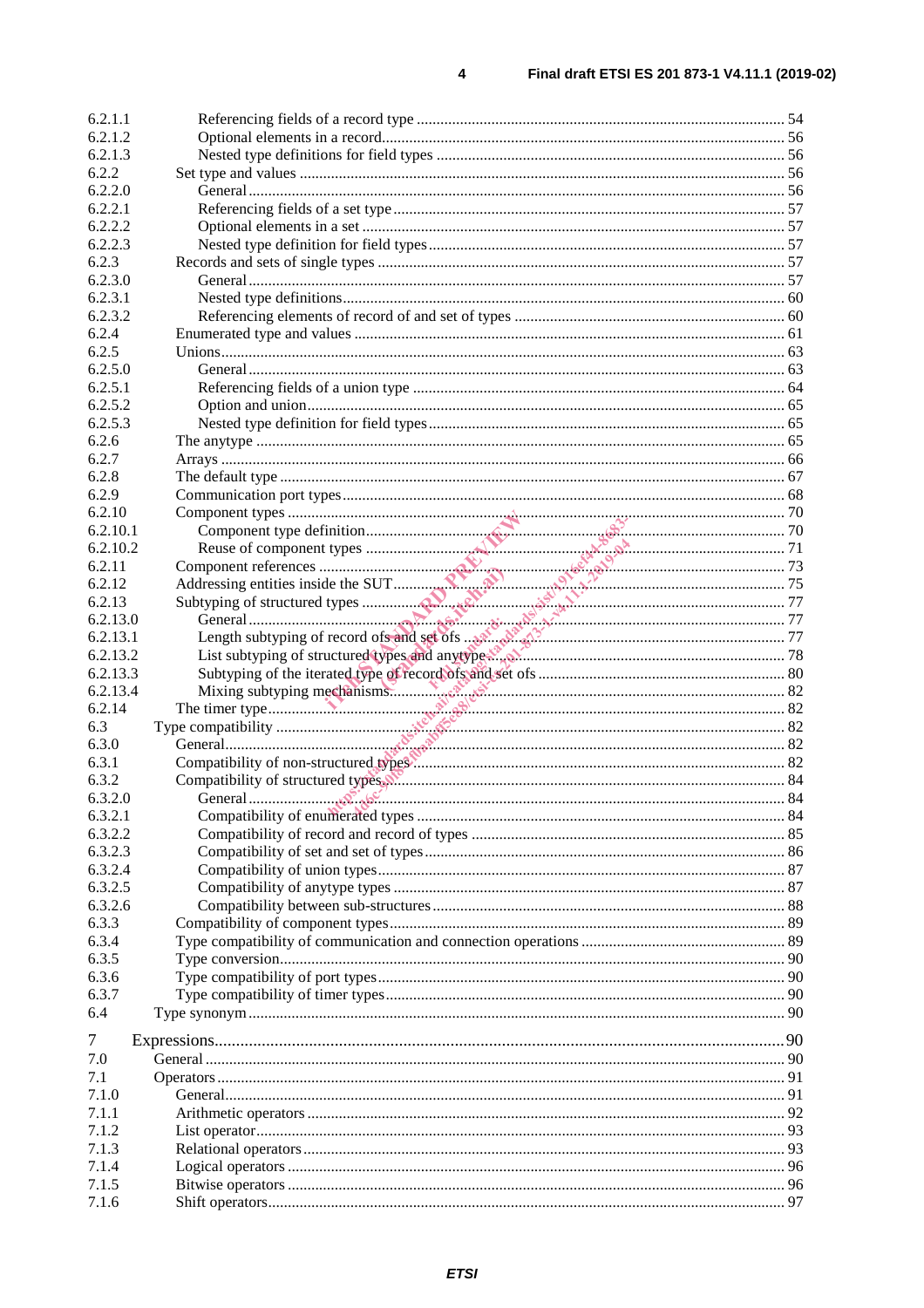| 7.1.7   |                                                                               |  |
|---------|-------------------------------------------------------------------------------|--|
| 7.2     |                                                                               |  |
| 7.3     |                                                                               |  |
| 8       |                                                                               |  |
| 8.0     |                                                                               |  |
| 8.1     |                                                                               |  |
| 8.2     |                                                                               |  |
| 8.2.0   |                                                                               |  |
| 8.2.1   |                                                                               |  |
| 8.2.2   |                                                                               |  |
| 8.2.3   |                                                                               |  |
| 8.2.3.0 |                                                                               |  |
| 8.2.3.1 |                                                                               |  |
| 8.2.3.2 |                                                                               |  |
| 8.2.3.3 |                                                                               |  |
| 8.2.3.4 |                                                                               |  |
| 8.2.3.5 |                                                                               |  |
| 8.2.3.6 | Import definitions from other TTCN-3 editions and from non-TTCN-3 modules 114 |  |
| 8.2.3.7 |                                                                               |  |
| 8.2.3.8 |                                                                               |  |
| 8.2.4   |                                                                               |  |
| 8.2.5   |                                                                               |  |
| 8.3     |                                                                               |  |
|         |                                                                               |  |
| 9       |                                                                               |  |
| 9.0     |                                                                               |  |
| 9.1     |                                                                               |  |
| 9.2     |                                                                               |  |
|         |                                                                               |  |
| 10      |                                                                               |  |
| 11      |                                                                               |  |
| 11.0    |                                                                               |  |
| 11.1    |                                                                               |  |
| 11.2    |                                                                               |  |
| 12      |                                                                               |  |
|         |                                                                               |  |
| 13      |                                                                               |  |
| 14      |                                                                               |  |
|         |                                                                               |  |
| 15      |                                                                               |  |
| 15.0    |                                                                               |  |
| 15.1    |                                                                               |  |
| 15.2    |                                                                               |  |
| 15.3    |                                                                               |  |
| 15.4    |                                                                               |  |
| 15.5    |                                                                               |  |
| 15.6    |                                                                               |  |
| 15.6.0  |                                                                               |  |
| 15.6.1  |                                                                               |  |
| 15.6.2  |                                                                               |  |
| 15.6.3  |                                                                               |  |
| 15.6.4  |                                                                               |  |
| 15.6.5  |                                                                               |  |
| 15.7    |                                                                               |  |
| 15.7.0  |                                                                               |  |
| 15.7.1  |                                                                               |  |
| 15.7.2  |                                                                               |  |
| 15.7.3  |                                                                               |  |
| 15.7.4  |                                                                               |  |
| 15.8    |                                                                               |  |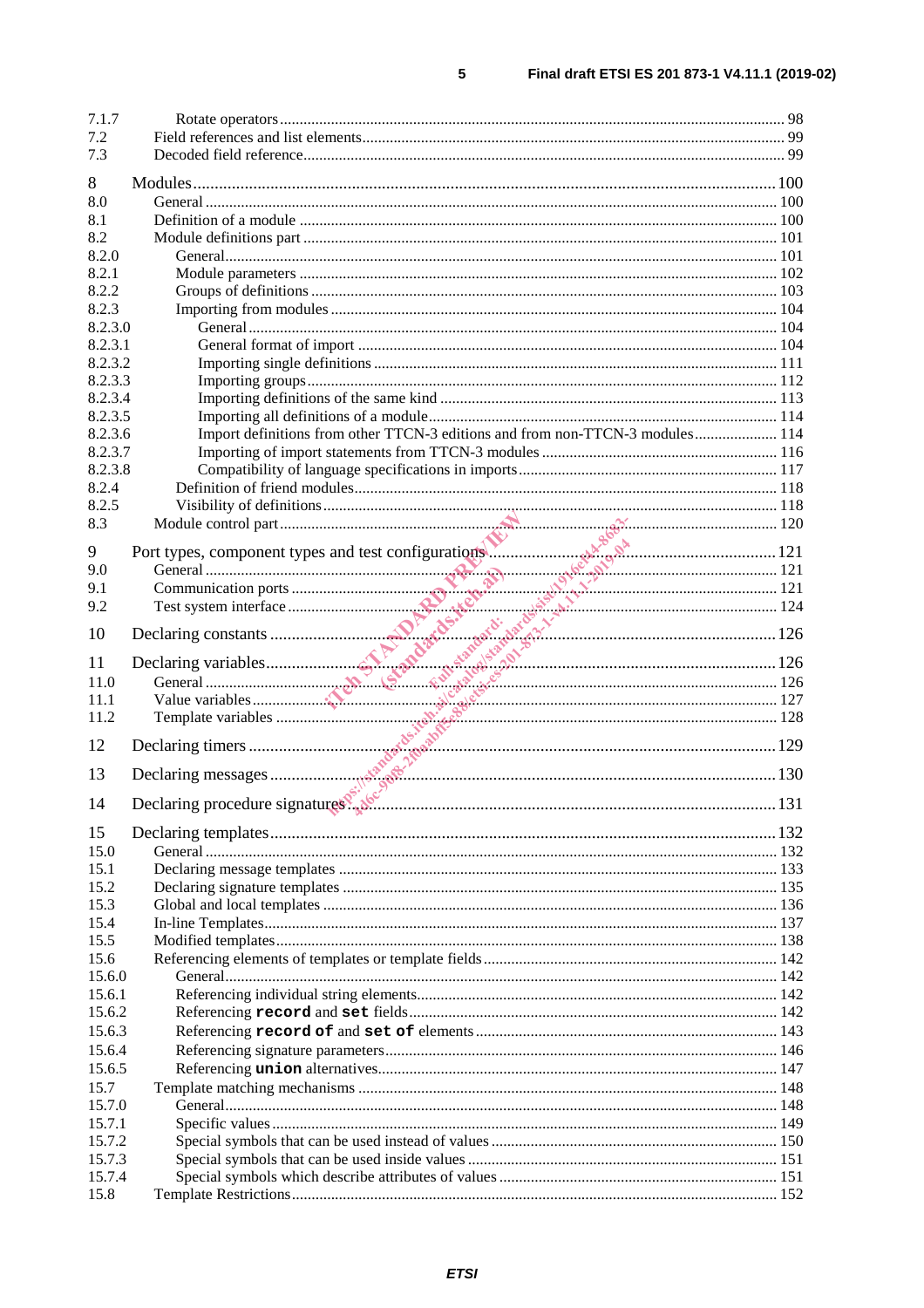| 15.9   |                                                                                                                                                                                                                                |  |
|--------|--------------------------------------------------------------------------------------------------------------------------------------------------------------------------------------------------------------------------------|--|
| 15.10  |                                                                                                                                                                                                                                |  |
| 15.11  |                                                                                                                                                                                                                                |  |
| 16     |                                                                                                                                                                                                                                |  |
| 16.0   |                                                                                                                                                                                                                                |  |
| 16.1   |                                                                                                                                                                                                                                |  |
| 16.1.0 |                                                                                                                                                                                                                                |  |
| 16.1.1 |                                                                                                                                                                                                                                |  |
| 16.1.2 |                                                                                                                                                                                                                                |  |
| 16.1.3 |                                                                                                                                                                                                                                |  |
| 16.1.4 |                                                                                                                                                                                                                                |  |
| 16.1.5 |                                                                                                                                                                                                                                |  |
| 16.2   |                                                                                                                                                                                                                                |  |
| 16.2.0 |                                                                                                                                                                                                                                |  |
| 16.2.1 |                                                                                                                                                                                                                                |  |
| 16.3   |                                                                                                                                                                                                                                |  |
| 17     |                                                                                                                                                                                                                                |  |
|        |                                                                                                                                                                                                                                |  |
| 18     |                                                                                                                                                                                                                                |  |
| 19     |                                                                                                                                                                                                                                |  |
| 19.0   |                                                                                                                                                                                                                                |  |
| 19.1   |                                                                                                                                                                                                                                |  |
| 19.2   |                                                                                                                                                                                                                                |  |
| 19.3   |                                                                                                                                                                                                                                |  |
| 19.3.1 | The Select statement and the method is a statement of the select case statement and the select union statement and the Select union statement and the Do-while statement and the Do-while statement and the Do-while statement |  |
| 19.3.2 |                                                                                                                                                                                                                                |  |
| 19.4   |                                                                                                                                                                                                                                |  |
| 19.5   |                                                                                                                                                                                                                                |  |
| 19.6   |                                                                                                                                                                                                                                |  |
| 19.7   |                                                                                                                                                                                                                                |  |
| 19.8   |                                                                                                                                                                                                                                |  |
| 19.9   |                                                                                                                                                                                                                                |  |
| 19.10  |                                                                                                                                                                                                                                |  |
| 19.11  |                                                                                                                                                                                                                                |  |
| 19.12  |                                                                                                                                                                                                                                |  |
| 19.13  |                                                                                                                                                                                                                                |  |
| 19.14  |                                                                                                                                                                                                                                |  |
| 20     |                                                                                                                                                                                                                                |  |
| 20.0   |                                                                                                                                                                                                                                |  |
| 20.1   |                                                                                                                                                                                                                                |  |
| 20.2   |                                                                                                                                                                                                                                |  |
| 20.3   |                                                                                                                                                                                                                                |  |
| 20.4   |                                                                                                                                                                                                                                |  |
| 20.5   |                                                                                                                                                                                                                                |  |
| 20.5.0 |                                                                                                                                                                                                                                |  |
| 20.5.1 |                                                                                                                                                                                                                                |  |
| 20.5.2 |                                                                                                                                                                                                                                |  |
| 20.5.3 |                                                                                                                                                                                                                                |  |
| 21     |                                                                                                                                                                                                                                |  |
| 21.0   |                                                                                                                                                                                                                                |  |
| 21.1   |                                                                                                                                                                                                                                |  |
| 21.1.0 |                                                                                                                                                                                                                                |  |
| 21.1.1 |                                                                                                                                                                                                                                |  |
| 21.1.2 |                                                                                                                                                                                                                                |  |
| 21.2   |                                                                                                                                                                                                                                |  |
| 21.2.0 |                                                                                                                                                                                                                                |  |
| 21.2.1 |                                                                                                                                                                                                                                |  |
| 21.3   |                                                                                                                                                                                                                                |  |
| 21.3.0 |                                                                                                                                                                                                                                |  |
|        |                                                                                                                                                                                                                                |  |

 $\bf 6$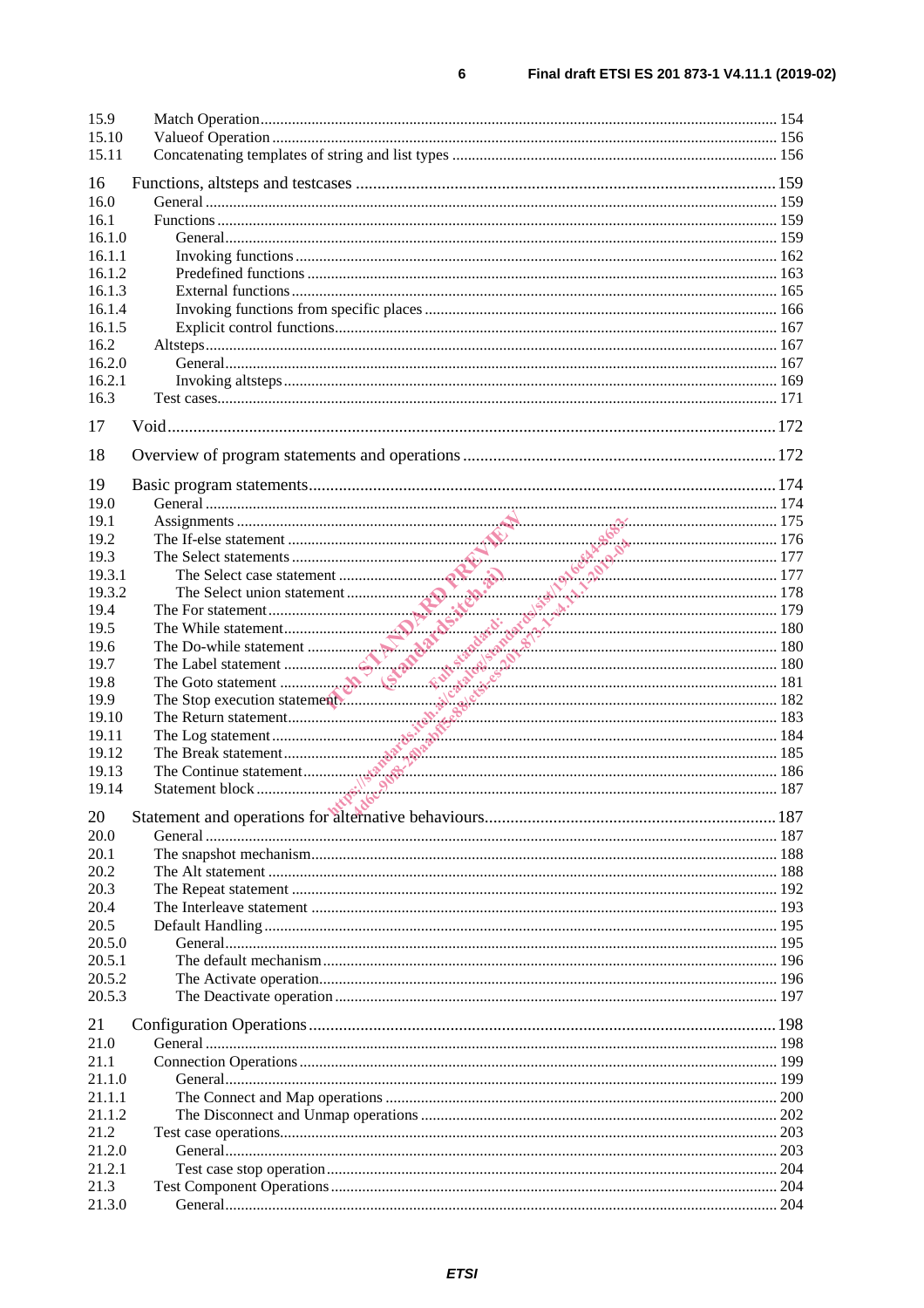| 21.3.1   |                                                                                                                                                                                                                                                  |  |
|----------|--------------------------------------------------------------------------------------------------------------------------------------------------------------------------------------------------------------------------------------------------|--|
| 21.3.2   |                                                                                                                                                                                                                                                  |  |
| 21.3.3   |                                                                                                                                                                                                                                                  |  |
| 21.3.4   |                                                                                                                                                                                                                                                  |  |
| 21.3.5   |                                                                                                                                                                                                                                                  |  |
| 21.3.6   |                                                                                                                                                                                                                                                  |  |
| 21.3.7   |                                                                                                                                                                                                                                                  |  |
| 21.3.8   |                                                                                                                                                                                                                                                  |  |
| 21.3.9   |                                                                                                                                                                                                                                                  |  |
| 21.3.10  |                                                                                                                                                                                                                                                  |  |
|          |                                                                                                                                                                                                                                                  |  |
| 22       |                                                                                                                                                                                                                                                  |  |
| 22.0     |                                                                                                                                                                                                                                                  |  |
| 22.1     |                                                                                                                                                                                                                                                  |  |
| 22.1.0   |                                                                                                                                                                                                                                                  |  |
| 22.1.1   |                                                                                                                                                                                                                                                  |  |
| 22.1.2   |                                                                                                                                                                                                                                                  |  |
| 22.1.3   |                                                                                                                                                                                                                                                  |  |
| 22.1.4   |                                                                                                                                                                                                                                                  |  |
| 22.1.4.0 |                                                                                                                                                                                                                                                  |  |
| 22.1.4.1 |                                                                                                                                                                                                                                                  |  |
| 22.1.4.2 |                                                                                                                                                                                                                                                  |  |
| 22.2     |                                                                                                                                                                                                                                                  |  |
| 22.2.0   |                                                                                                                                                                                                                                                  |  |
| 22.2.1   | The Send operation 221<br>The Receive operation 221<br>The Receive operation 221<br>The Trigger operation 222                                                                                                                                    |  |
| 22.2.2   |                                                                                                                                                                                                                                                  |  |
| 22.2.3   |                                                                                                                                                                                                                                                  |  |
| 22.3     |                                                                                                                                                                                                                                                  |  |
| 22.3.0   |                                                                                                                                                                                                                                                  |  |
| 22.3.1   |                                                                                                                                                                                                                                                  |  |
| 22.3.2   |                                                                                                                                                                                                                                                  |  |
| 22.3.3   |                                                                                                                                                                                                                                                  |  |
| 22.3.4   |                                                                                                                                                                                                                                                  |  |
| 22.3.5   |                                                                                                                                                                                                                                                  |  |
| 22.3.6   |                                                                                                                                                                                                                                                  |  |
| 22.4     |                                                                                                                                                                                                                                                  |  |
| 22.5     |                                                                                                                                                                                                                                                  |  |
| 22.5.0   | The Call operation<br>The Call operation<br>The Call operation<br>The Call operation<br>The Getrelly operation<br>The Getrelly operation<br>The Getrelly operation<br>The Cach operation<br>The Cach operation<br>The Cach operation<br>The Cach |  |
| 22.5.1   |                                                                                                                                                                                                                                                  |  |
| 22.5.2   | The Start port operation will be constructed by the Start port operation will be start port operation will be constructed by the Start port of the Start port of the Start port of the Start port of the Start port of the Sta                   |  |
| 22.5.3   |                                                                                                                                                                                                                                                  |  |
| 22.5.4   |                                                                                                                                                                                                                                                  |  |
| 22.5.5   |                                                                                                                                                                                                                                                  |  |
| 22.6     |                                                                                                                                                                                                                                                  |  |
|          |                                                                                                                                                                                                                                                  |  |
| 23       |                                                                                                                                                                                                                                                  |  |
| 23.0     |                                                                                                                                                                                                                                                  |  |
| 23.1     |                                                                                                                                                                                                                                                  |  |
| 23.2     |                                                                                                                                                                                                                                                  |  |
| 23.3     |                                                                                                                                                                                                                                                  |  |
| 23.4     |                                                                                                                                                                                                                                                  |  |
| 23.5     |                                                                                                                                                                                                                                                  |  |
| 23.6     |                                                                                                                                                                                                                                                  |  |
| 23.7     |                                                                                                                                                                                                                                                  |  |
|          |                                                                                                                                                                                                                                                  |  |
| 24       |                                                                                                                                                                                                                                                  |  |
| 24.0     |                                                                                                                                                                                                                                                  |  |
| 24.1     |                                                                                                                                                                                                                                                  |  |
| 24.2     |                                                                                                                                                                                                                                                  |  |
| 24.3     |                                                                                                                                                                                                                                                  |  |
| 25       |                                                                                                                                                                                                                                                  |  |
| 26       |                                                                                                                                                                                                                                                  |  |

 $\overline{7}$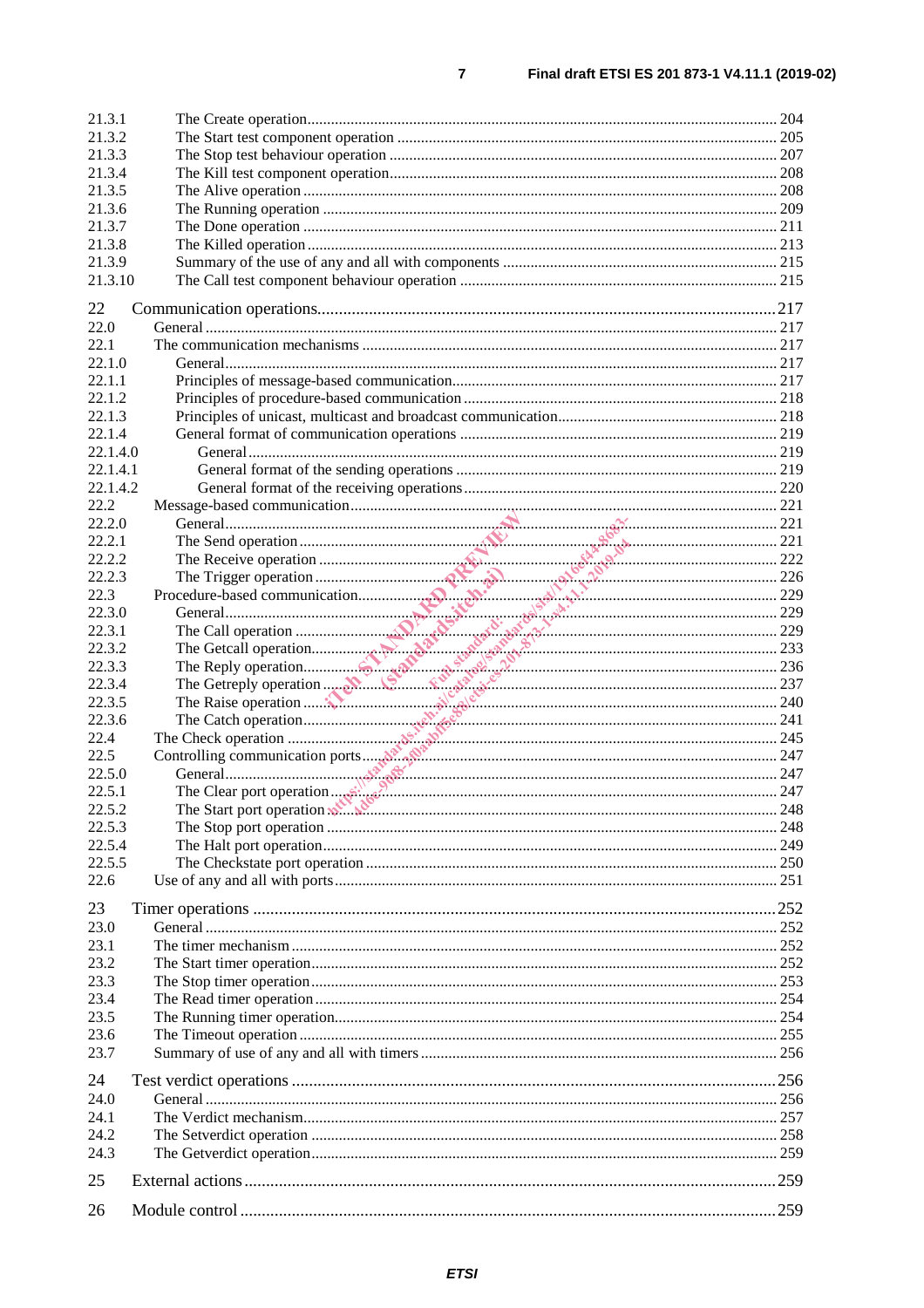| 26.0       |                                                                                 |     |
|------------|---------------------------------------------------------------------------------|-----|
| 26.1       |                                                                                 |     |
| 26.2       |                                                                                 |     |
| 27         |                                                                                 |     |
| 27.0       |                                                                                 |     |
| 27.1       |                                                                                 |     |
| 27.1.0     |                                                                                 |     |
| 27.1.1     |                                                                                 |     |
| 27.1.2     |                                                                                 |     |
| 27.1.2.0   |                                                                                 |     |
| 27.1.2.1   |                                                                                 |     |
| 27.1.2.2   |                                                                                 |     |
| 27.1.3     |                                                                                 |     |
| 27.2       |                                                                                 |     |
| 27.3       |                                                                                 |     |
| 27.4       |                                                                                 |     |
| 27.5       |                                                                                 |     |
| 27.6       |                                                                                 |     |
| 27.7       |                                                                                 |     |
| 27.8       |                                                                                 |     |
| 27.9       |                                                                                 |     |
|            |                                                                                 |     |
|            | <b>Annex A (normative):</b>                                                     |     |
|            |                                                                                 |     |
| A.1        |                                                                                 |     |
| A.1.0      |                                                                                 |     |
| A.1.1      |                                                                                 |     |
| A.1.2      |                                                                                 |     |
| A.1.3      |                                                                                 |     |
| A.1.4      |                                                                                 |     |
| A.1.5      |                                                                                 |     |
| A.1.5.0    |                                                                                 |     |
| A.1.5.1    |                                                                                 |     |
| A.1.6      |                                                                                 |     |
| A.1.6.0    |                                                                                 |     |
| A.1.6.1    |                                                                                 |     |
| A.1.6.1.0  |                                                                                 |     |
| A.1.6.1.1  |                                                                                 |     |
| A.1.6.1.2  |                                                                                 |     |
| A.1.6.1.3  | Constant definitions and the constant definitions and the constant definitions. |     |
| A.1.6.1.4  |                                                                                 |     |
| A.1.6.1.5  |                                                                                 | 288 |
| A.1.6.1.6  |                                                                                 | 288 |
| A.1.6.1.7  |                                                                                 |     |
| A.1.6.1.8  |                                                                                 |     |
| A.1.6.1.9  |                                                                                 |     |
| A.1.6.1.10 |                                                                                 |     |
| A.1.6.1.12 |                                                                                 |     |
| A.1.6.1.13 |                                                                                 |     |
| A.1.6.2    |                                                                                 |     |
| A.1.6.3    |                                                                                 |     |
| A.1.6.3.1  |                                                                                 |     |
| A.1.6.3.2  |                                                                                 |     |
| A.1.6.4    |                                                                                 |     |
| A.1.6.4.1  |                                                                                 | 290 |
| A.1.6.4.2  |                                                                                 |     |
| A.1.6.4.3  |                                                                                 |     |
| A.1.6.4.4  |                                                                                 |     |
| A.1.6.5    |                                                                                 |     |
| A.1.6.6    |                                                                                 |     |
|            |                                                                                 |     |
| A.1.6.7    |                                                                                 |     |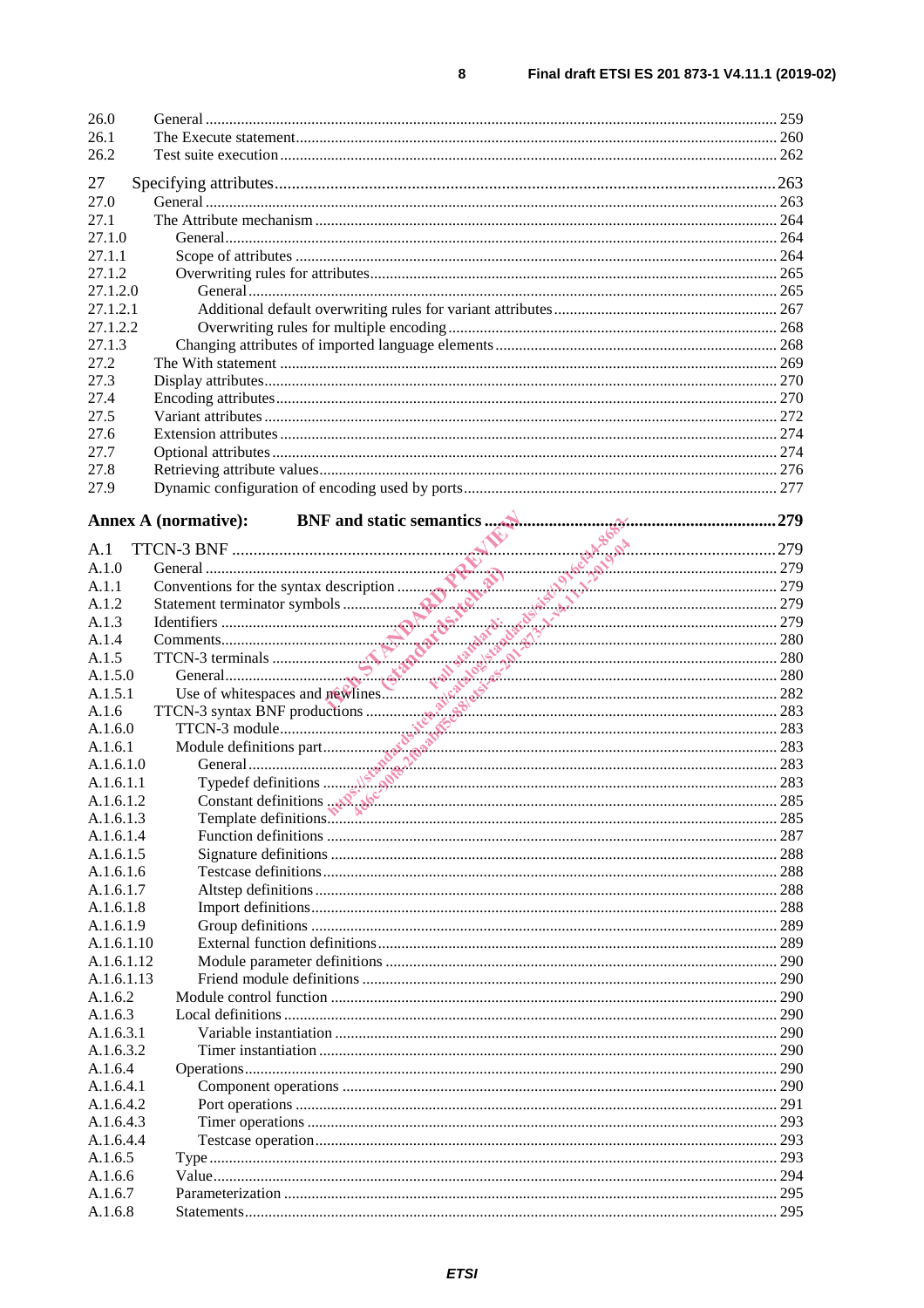| A.1.6.8.1                        |                                                                                                                                                                                                                                |     |
|----------------------------------|--------------------------------------------------------------------------------------------------------------------------------------------------------------------------------------------------------------------------------|-----|
| A.1.6.8.2                        |                                                                                                                                                                                                                                |     |
| A.1.6.8.3                        |                                                                                                                                                                                                                                |     |
| A.1.6.9                          |                                                                                                                                                                                                                                |     |
|                                  | <b>Annex B</b> (normative):                                                                                                                                                                                                    |     |
| B.1                              |                                                                                                                                                                                                                                |     |
| B.1.0                            |                                                                                                                                                                                                                                |     |
| B.1.1                            |                                                                                                                                                                                                                                |     |
| B.1.2                            |                                                                                                                                                                                                                                |     |
| B.1.2.0                          |                                                                                                                                                                                                                                |     |
| B.1.2.1                          |                                                                                                                                                                                                                                |     |
| <b>B.1.2.2</b>                   |                                                                                                                                                                                                                                |     |
| <b>B.1.2.3</b>                   |                                                                                                                                                                                                                                |     |
| <b>B.1.2.4</b>                   |                                                                                                                                                                                                                                |     |
| <b>B.1.2.5</b>                   |                                                                                                                                                                                                                                |     |
| <b>B.1.2.6</b>                   |                                                                                                                                                                                                                                |     |
| <b>B.1.2.7</b><br><b>B.1.2.8</b> |                                                                                                                                                                                                                                |     |
| B.1.2.9                          |                                                                                                                                                                                                                                |     |
| <b>B.1.2.10</b>                  |                                                                                                                                                                                                                                |     |
| B.1.3                            |                                                                                                                                                                                                                                |     |
| <b>B.1.3.0</b>                   |                                                                                                                                                                                                                                |     |
| <b>B.1.3.1</b>                   |                                                                                                                                                                                                                                |     |
| B.1.3.1.0                        |                                                                                                                                                                                                                                |     |
| <b>B.1.3.1.1</b>                 |                                                                                                                                                                                                                                |     |
| <b>B.1.3.2</b>                   |                                                                                                                                                                                                                                |     |
| <b>B.1.3.2.0</b>                 | and the same of the same of the same of the same of the same of the same of the same of the same of the same of the same of the same of the same of the same of the same of the same of the same of the same of the same of th |     |
| <b>B.1.3.2.1</b>                 |                                                                                                                                                                                                                                |     |
| <b>B.1.3.3</b>                   |                                                                                                                                                                                                                                |     |
| B.1.4                            |                                                                                                                                                                                                                                |     |
| <b>B.1.4.0</b>                   |                                                                                                                                                                                                                                |     |
| <b>B.1.4.1</b>                   |                                                                                                                                                                                                                                |     |
| B.1.4.2                          |                                                                                                                                                                                                                                |     |
| B.1.5                            |                                                                                                                                                                                                                                |     |
| B.1.5.0                          |                                                                                                                                                                                                                                |     |
| B.1.5.1                          |                                                                                                                                                                                                                                |     |
| <b>B.1.5.2</b>                   |                                                                                                                                                                                                                                |     |
| B.1.5.3                          | Match expression n times the de                                                                                                                                                                                                | 318 |
| <b>B.1.5.4</b>                   |                                                                                                                                                                                                                                |     |
| <b>B.1.5.5</b><br>B.1.5.6        |                                                                                                                                                                                                                                |     |
|                                  |                                                                                                                                                                                                                                |     |
|                                  | <b>Annex C</b> (normative):                                                                                                                                                                                                    |     |
| C.0                              |                                                                                                                                                                                                                                |     |
| C.1                              |                                                                                                                                                                                                                                |     |
| C.1.1                            |                                                                                                                                                                                                                                |     |
| C.1.2                            |                                                                                                                                                                                                                                |     |
| C.1.3                            |                                                                                                                                                                                                                                |     |
| C.1.4                            |                                                                                                                                                                                                                                |     |
| C.1.5                            |                                                                                                                                                                                                                                |     |
| C.1.6                            |                                                                                                                                                                                                                                |     |
| C.1.7                            |                                                                                                                                                                                                                                |     |
| C.1.8                            |                                                                                                                                                                                                                                |     |
| C.1.9<br>C.1.10                  |                                                                                                                                                                                                                                |     |
| C.1.11                           |                                                                                                                                                                                                                                |     |
| C.1.12                           |                                                                                                                                                                                                                                |     |
| C.1.13                           |                                                                                                                                                                                                                                |     |
| C.1.14                           |                                                                                                                                                                                                                                |     |
|                                  |                                                                                                                                                                                                                                |     |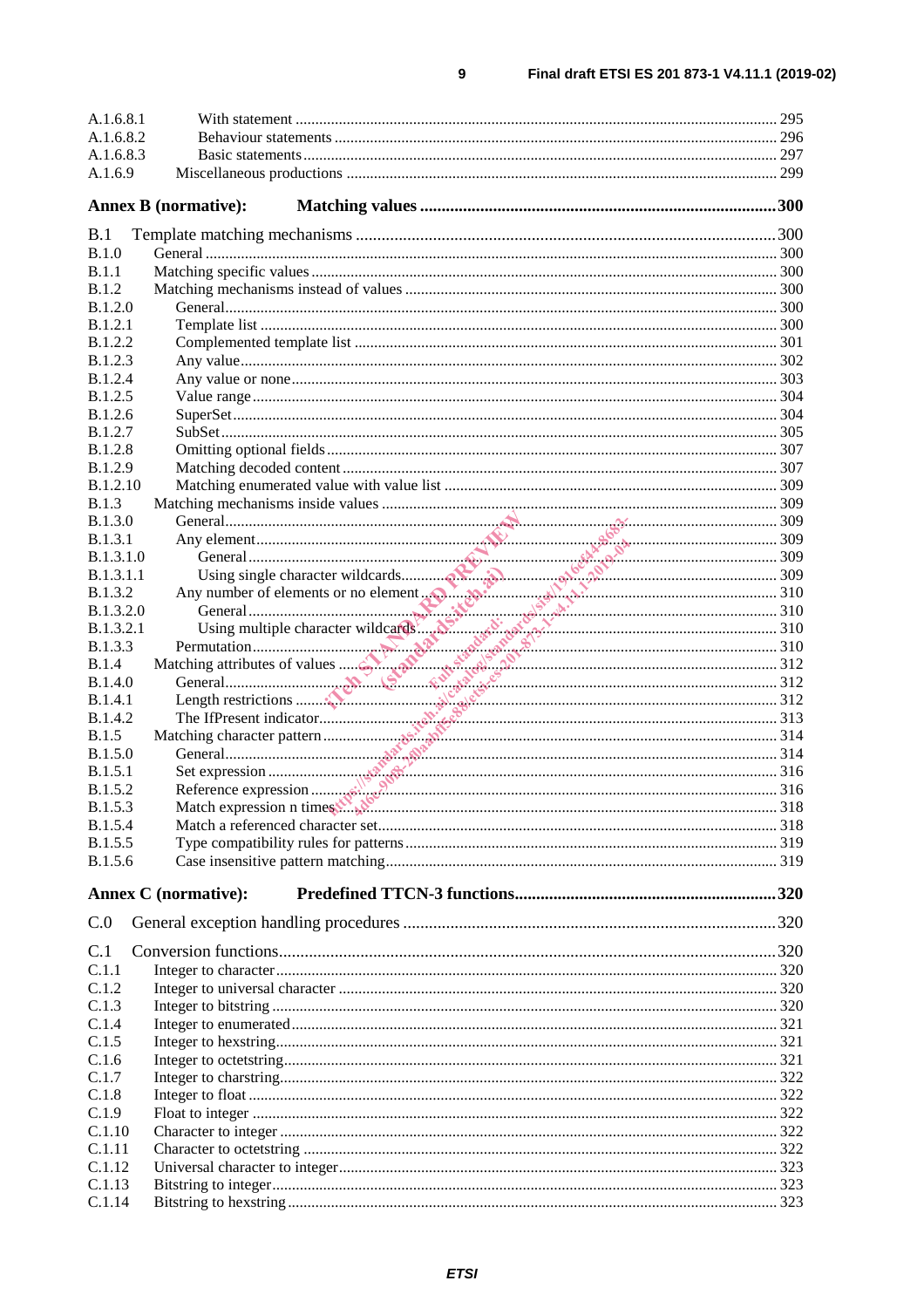| C.1.15           |                               |                                                                                                                                                                                                                               |  |
|------------------|-------------------------------|-------------------------------------------------------------------------------------------------------------------------------------------------------------------------------------------------------------------------------|--|
| C.1.16           |                               |                                                                                                                                                                                                                               |  |
| C.1.17           |                               |                                                                                                                                                                                                                               |  |
| C.1.18           |                               |                                                                                                                                                                                                                               |  |
| C.1.19           |                               |                                                                                                                                                                                                                               |  |
| C.1.20           |                               |                                                                                                                                                                                                                               |  |
| C.1.21           |                               |                                                                                                                                                                                                                               |  |
| C.1.22<br>C.1.23 |                               |                                                                                                                                                                                                                               |  |
| C.1.24           |                               |                                                                                                                                                                                                                               |  |
| C.1.25           |                               |                                                                                                                                                                                                                               |  |
| C.1.26           |                               |                                                                                                                                                                                                                               |  |
| C.1.27           |                               |                                                                                                                                                                                                                               |  |
| C.1.28           |                               |                                                                                                                                                                                                                               |  |
| C.1.29           |                               |                                                                                                                                                                                                                               |  |
| C.1.30           |                               |                                                                                                                                                                                                                               |  |
| C.1.31           |                               |                                                                                                                                                                                                                               |  |
| C.1.32           |                               |                                                                                                                                                                                                                               |  |
| C.1.33           |                               |                                                                                                                                                                                                                               |  |
| C.2              |                               |                                                                                                                                                                                                                               |  |
| C.2.1            |                               |                                                                                                                                                                                                                               |  |
| C.2.2            |                               |                                                                                                                                                                                                                               |  |
|                  |                               | Free SPresent function and the colling function and the server of the ISP and the ISP and the ISP and the ISO and the ISO and the ISO and the ISO and the ISO and the ISO and the ISO and the ISO and the ISO and the ISO and |  |
| C.3              |                               |                                                                                                                                                                                                                               |  |
| C.3.1            |                               |                                                                                                                                                                                                                               |  |
| C.3.2<br>C.3.3   |                               |                                                                                                                                                                                                                               |  |
| C.3.4            |                               |                                                                                                                                                                                                                               |  |
| C.3.5            |                               |                                                                                                                                                                                                                               |  |
|                  |                               |                                                                                                                                                                                                                               |  |
| C.4              |                               |                                                                                                                                                                                                                               |  |
| C.4.1            |                               |                                                                                                                                                                                                                               |  |
| C.4.2            |                               |                                                                                                                                                                                                                               |  |
| C.4.3            |                               |                                                                                                                                                                                                                               |  |
| C.5              |                               |                                                                                                                                                                                                                               |  |
| C.5.1            |                               |                                                                                                                                                                                                                               |  |
| C.5.2            |                               |                                                                                                                                                                                                                               |  |
| C.5.3            |                               |                                                                                                                                                                                                                               |  |
| C.5.4            |                               |                                                                                                                                                                                                                               |  |
| C.5.5            |                               |                                                                                                                                                                                                                               |  |
| C.5.6            |                               |                                                                                                                                                                                                                               |  |
| C.5.7<br>C.5.8   |                               |                                                                                                                                                                                                                               |  |
|                  |                               |                                                                                                                                                                                                                               |  |
| C.6              |                               |                                                                                                                                                                                                                               |  |
| C.6.1            |                               |                                                                                                                                                                                                                               |  |
| C.6.2            |                               |                                                                                                                                                                                                                               |  |
| C.6.3            |                               |                                                                                                                                                                                                                               |  |
|                  | <b>Annex D</b> (normative):   |                                                                                                                                                                                                                               |  |
| D.0              |                               |                                                                                                                                                                                                                               |  |
| D.1              |                               |                                                                                                                                                                                                                               |  |
| D.2              |                               |                                                                                                                                                                                                                               |  |
| D.3              |                               |                                                                                                                                                                                                                               |  |
| D.4              |                               |                                                                                                                                                                                                                               |  |
| D.5              |                               |                                                                                                                                                                                                                               |  |
|                  |                               |                                                                                                                                                                                                                               |  |
|                  | <b>Annex E</b> (informative): |                                                                                                                                                                                                                               |  |

 $10$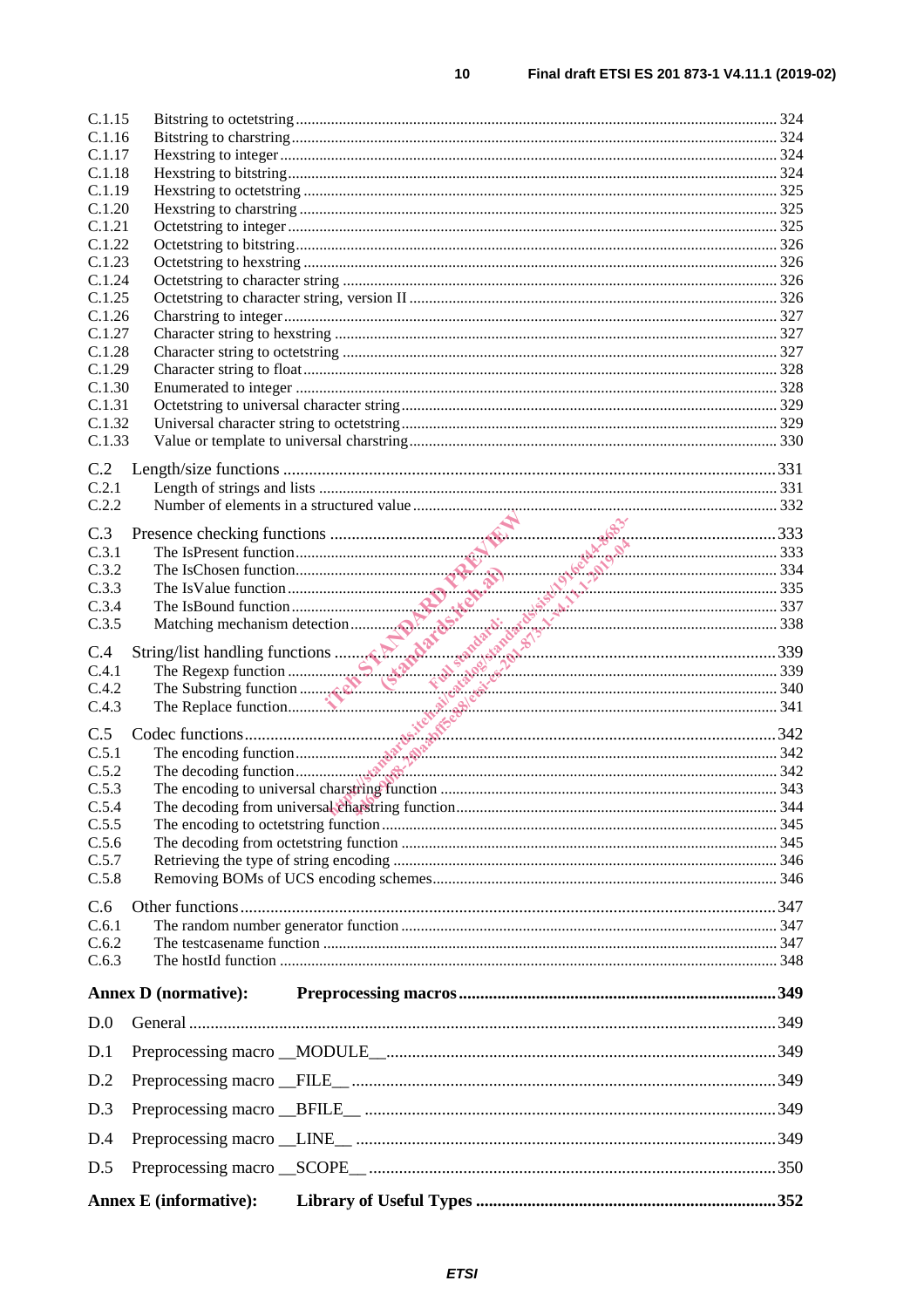| E.1                |                                                                |  |
|--------------------|----------------------------------------------------------------|--|
| E.2                |                                                                |  |
| E.2.1              |                                                                |  |
| E.2.1.0            |                                                                |  |
| E.2.1.1<br>E.2.1.2 |                                                                |  |
| E.2.1.3            |                                                                |  |
| E.2.1.4            |                                                                |  |
| E.2.2              |                                                                |  |
| E.2.2.0            |                                                                |  |
| E.2.2.1            |                                                                |  |
| E.2.2.2            |                                                                |  |
| E.2.2.3<br>E.2.2.4 |                                                                |  |
| E.2.2.5            |                                                                |  |
| E.2.3              |                                                                |  |
| E.2.3.0            |                                                                |  |
| E.2.4              |                                                                |  |
| E.2.4.1            |                                                                |  |
| E.2.4.2<br>E.2.4.3 |                                                                |  |
| E.2.4.4            |                                                                |  |
| E.2.4.5            |                                                                |  |
|                    | Operations on TTCN-3 active objects with a strategy of the 357 |  |
|                    | <b>Annex F</b> (informative):                                  |  |
| F.0                | 1 <sup>6</sup> 2 <sup>0</sup> <sup>2</sup>                     |  |
| F.1                |                                                                |  |
| F.1.1              |                                                                |  |
| F.1.2              |                                                                |  |
| F.1.3              |                                                                |  |
| F <sub>.2</sub>    |                                                                |  |
| F.3                |                                                                |  |
| F.3.0              |                                                                |  |
| F.3.1              |                                                                |  |
| F.3.2              |                                                                |  |
| F.3.3              | Communication Operations. 263                                  |  |
|                    | <b>Annex G (informative):</b>                                  |  |
| G.1                |                                                                |  |
| G.2                |                                                                |  |
| G.3                |                                                                |  |
| G.4                |                                                                |  |
|                    |                                                                |  |
| G.5                |                                                                |  |
| G.6                |                                                                |  |
| G.7                |                                                                |  |
| G.8                |                                                                |  |
| G.9                |                                                                |  |
|                    |                                                                |  |
|                    |                                                                |  |
|                    |                                                                |  |
|                    |                                                                |  |

 $11$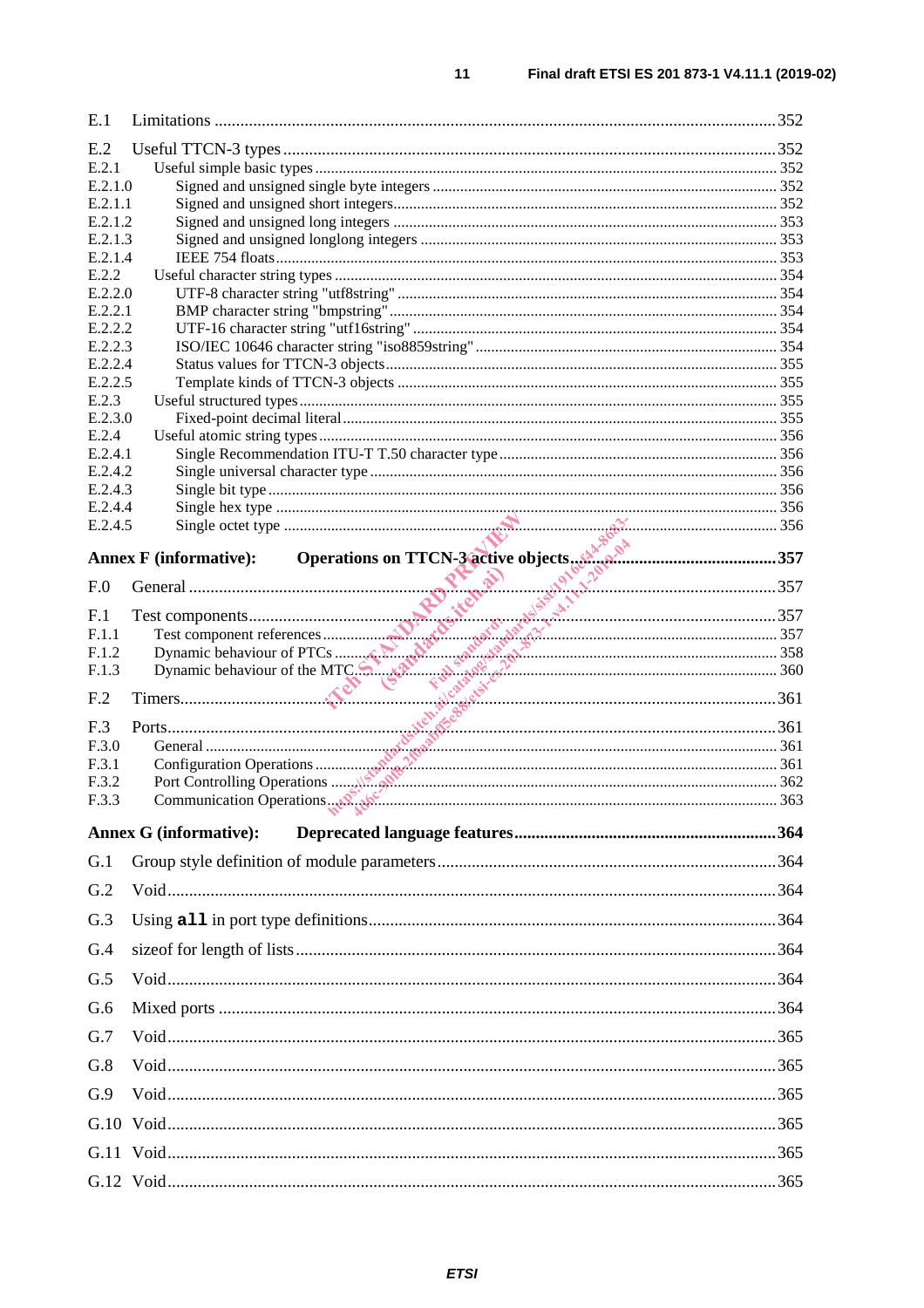IT and Francesco de la Constantinople (standards.iteh.ai) **Https://standards.iteh.ai/catalog/standards.iteh.ai/catalogue**<br>https://sistem.ai/catalogue.ai/catalogue.ai/catalogue.ai/catalogue.ai/catalogue.ai/catalogue.ai/catalogue.ai/catalogue.ai/catalogue.ai/catalogue.ai/catalogue.